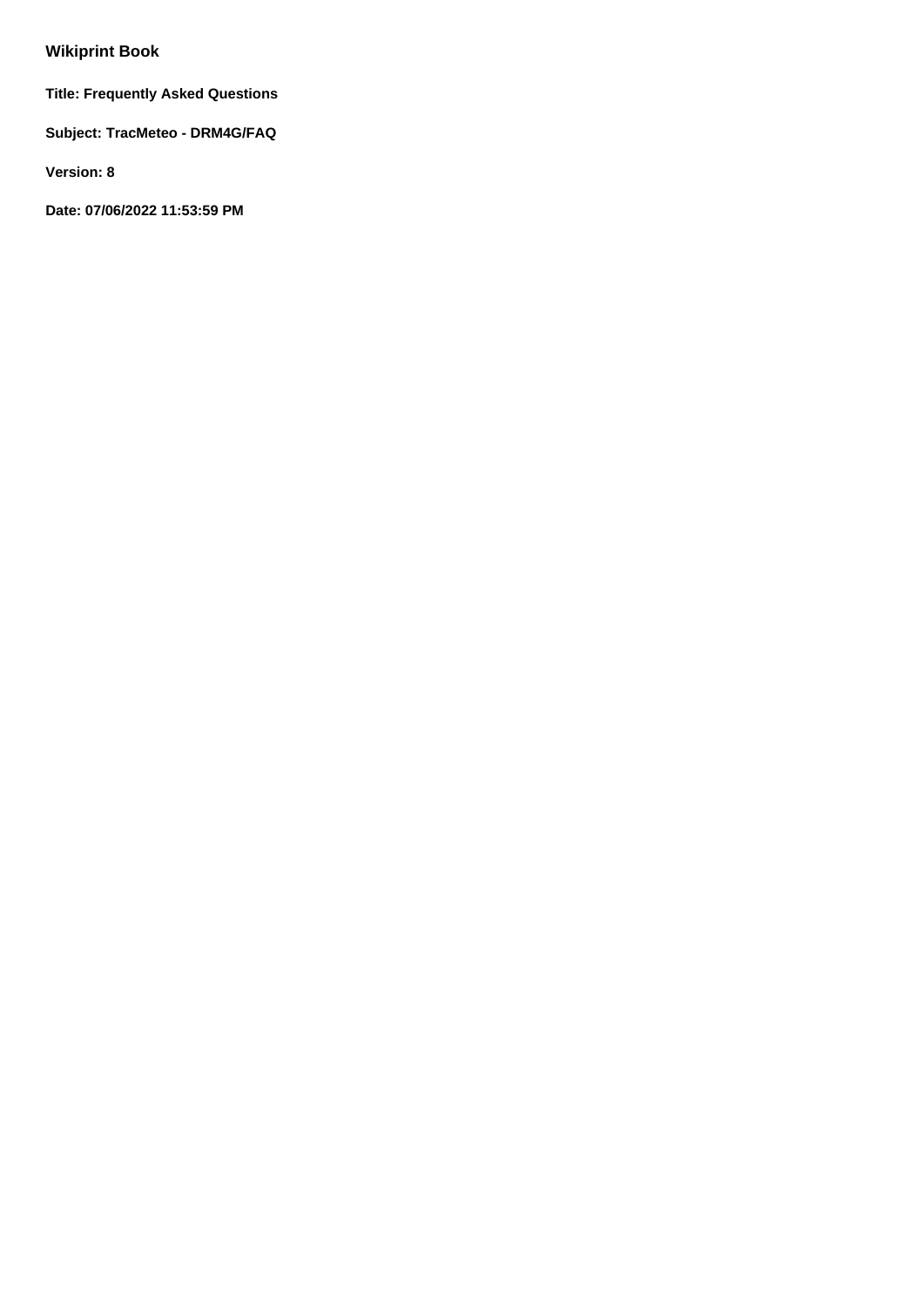# **Table of Contents**

| <b>Frequently Asked Questions</b>                                                 |  |
|-----------------------------------------------------------------------------------|--|
| Is GridWay and DRM4G's source code available?                                     |  |
| How can I compile it?                                                             |  |
| Can I submit MPI jobs by using DRM4G?                                             |  |
| How many jobs can I submit?                                                       |  |
| Pip won't install drm4q                                                           |  |
| When installing with pip, I get a SNIMissing Warning or Insecure Platform Warning |  |
| <b>Common Errors</b>                                                              |  |
| When running drm4g start this error occurs:                                       |  |
|                                                                                   |  |